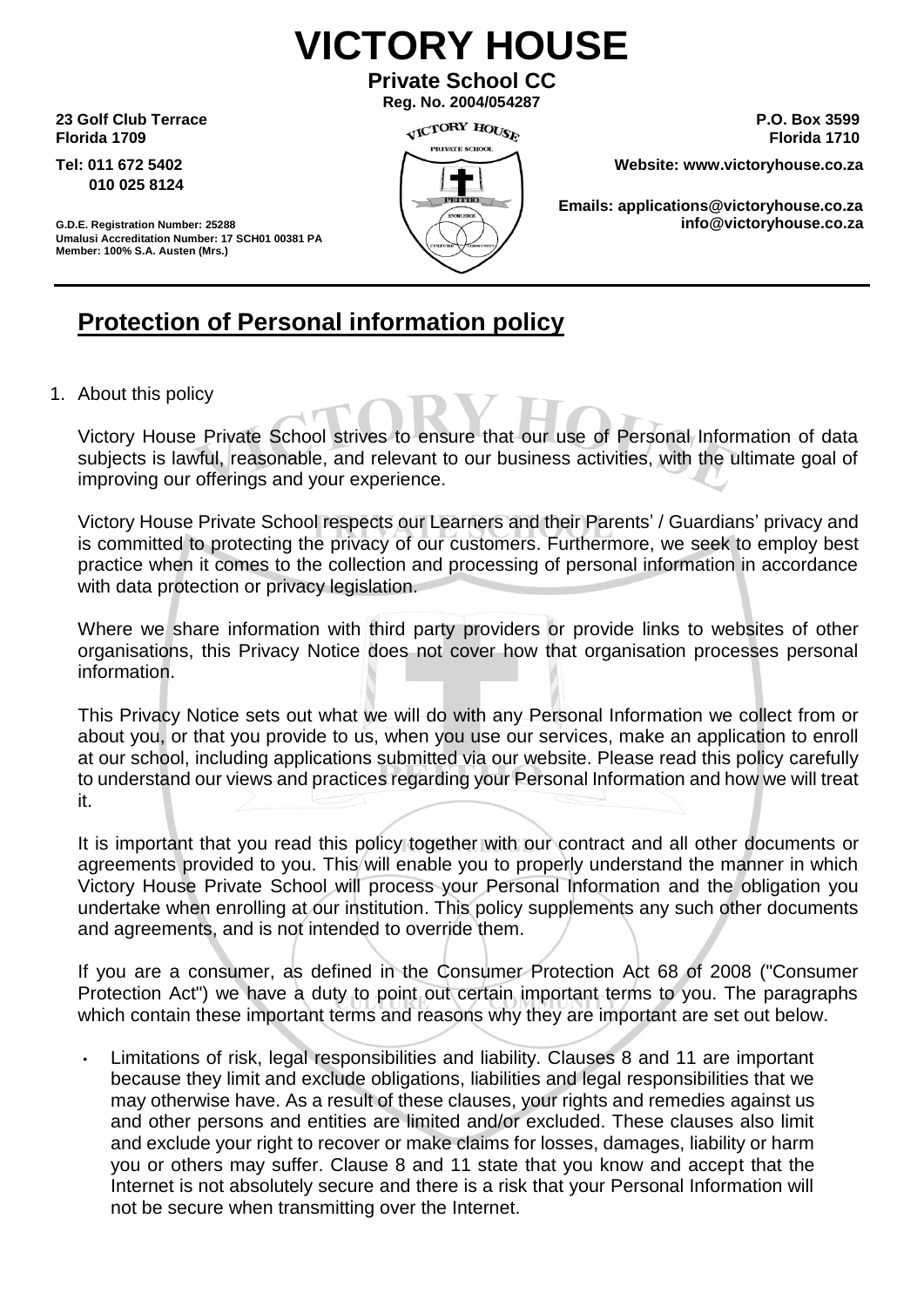- Assumption of risk, legal responsibilities and liability to you. Clause 11 is important because you take on risk, legal responsibilities and liability. As a result of this clause, you may also be responsible for claims and other amounts. You will also be responsible for, and you accept, various risks, damages, harms, and injury which may be suffered by you and others as stated in this clause. In terms of this clause, you waive your rights and as a result we may not have to perform our duties and you may not become aware of information that you may need to protect yourself.
- Acknowledgement of fact by you. Clause 5 is important because it contains statements which are acknowledgments of fact by you. You will not be able to deny that the statements are true. We may take action against you and may have claims against you as a result of these statements. You will not be able to take any action against us if you suffer harm as a result of these statements. USA
- 2. The personal information that we collect about you

Victory House Private School may collect, receive, record, organise, collate, store, update, change, retrieve, read, process, analyse, use and share your Personal Information in a way set out in this policy. When we do one or more of these actions with your Personal Information, we are "Processing" your personal information.

"Personal Information" refers to private information about an identifiable person (which includes natural persons as well as juristic persons, such as companies or trusts). Personal information does not include information that does not identify a person (including in instances where that information has been de-identified). The type of personal information that we collect about you may differ on the basis of the services that you receive from Victory House Private School.

We may process different kinds of personal data about you which we have grouped together as follows:

- Identity Data, which includes information concerning your name, username or similar identifier, marital status, title, date of birth, gender, race and legal status, as well as copies of your identity documents, photographs, identity number, registration number and qualifications.
- Contact Data, which includes billing addresses, delivery addresses, email addresses and telephone numbers.
- Financial Data, which includes bank account and payment card details, insurance information, and financial statements.
- Transaction Data, which includes details about payments to and from you.
- Service Data, which includes information concerning your interactions with Victory House Private School as well as your performance in Victory House Private School administered educational courses.
- Security Data, which may include records of your access to our facilities, as well as CCTV camera footage of you on or nearby our premises.

If any of the information you provide to us contain special personal information such as health, religion, ethnic or race information, your consent is the lawful basis on which we rely to process such information unless any other lawful basis exist allowing us to process such information. Victory House Private School may also process, collect, store and/or use aggregated data, which may include historical or statistical data ("Aggregated Data") for any purpose. Aggregated Data could be derived from your personal information but is not considered personal information as this data will not directly or indirectly reveal your identity. However, if we combine or connect Aggregated Data with your personal information so that it can directly or indirectly identify you, we will treat the combined data as personal information which will be used in accordance with this policy.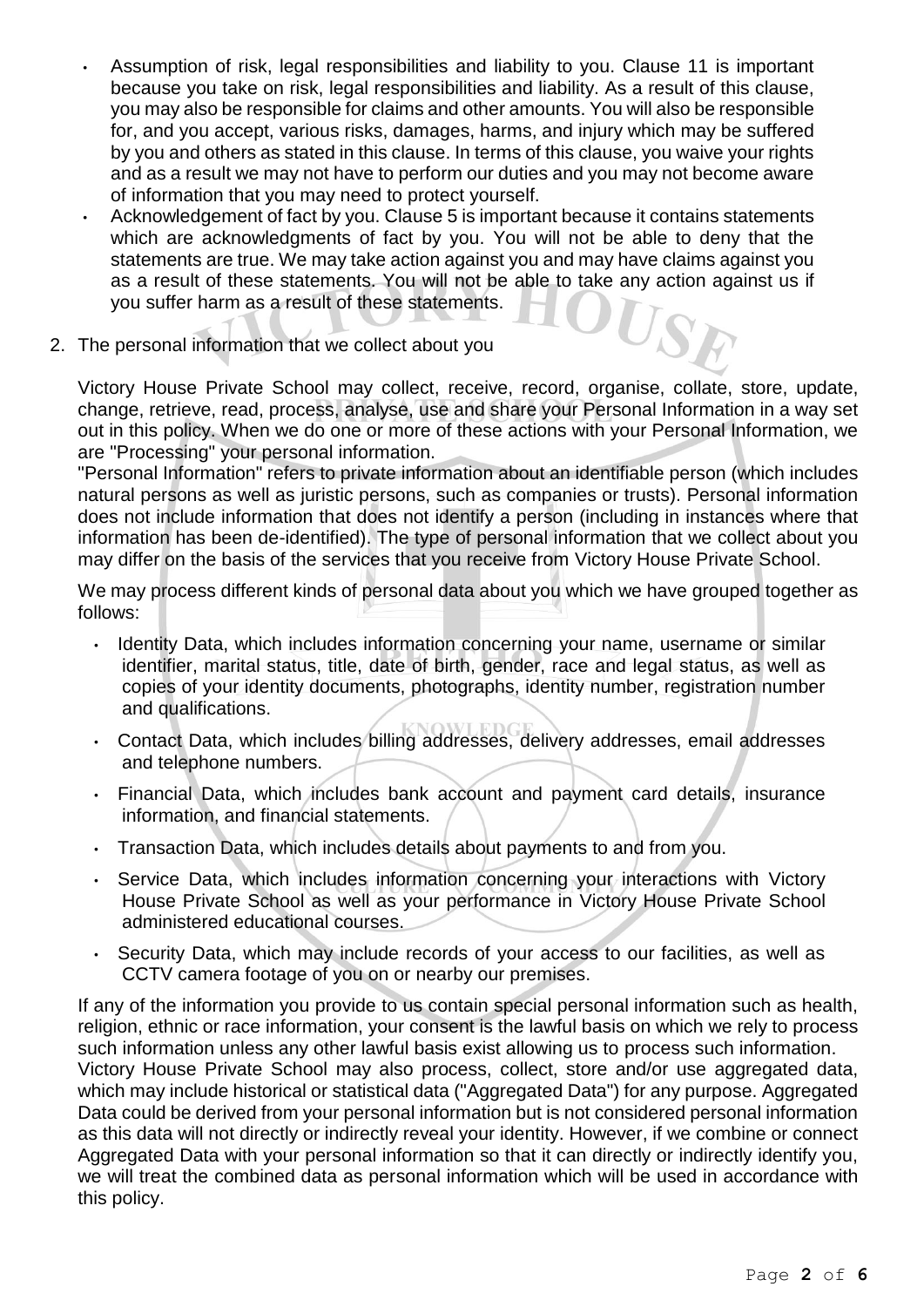3. How we collect your personal information

We collect your personal information in two ways, namely:

- through direct or active interactions with you;
- through automated or passive interactions with you

### Direct or active collection from you

We may require you to submit certain information in order to make an application to enroll at our school, to conclude an agreement with us, or in order to update relevant information regarding your account or interactions with us. We also collect information directly from you when you communicate directly with us, for example via e-mail, telephone calls, feedback forms, site comments and forums. If you contact us, we may keep a record of that correspondence. The information we may actively collect from you may include any of the information listed in section 2 of this policy.

# Information collected from third parties<br>
SCHOOL

Victory House Private School may receive personal information about you from various third parties and public sources and will treat that information with due care.

4. How the information collected is used

Personal information provided to Victory House Private School by you will only be used for the purposes stated when the personal information is requested.

We may use your personal information:

- to provide our services to you, as well as any goods that you may purchase from us
- to administer our education program;
- to operate our facilities;
- to comply with our statutory obligations, including but not limited to submitting information to the Department of Basic Education and Gauteng Department of Education, as well as interacting with regulatory authorities;
- to conduct business case analysis;
- maintain and update our customer, or potential customer databases;
- to protect our rights in any litigation;
- communicate with you and keep a record of our communications with you and your communications with us;
- to create and maintain learner profiles
- **COMMINITY** • to create and maintain accounting profiles for the purposes of billing and capturing payments
- for any other purposes relevant to our business activities, provided they are lawful.

Victory House Private School will restrict its processing of your Personal Information to the original purposes for which it was collected, unless Victory House Private School reasonably considers that it is required to be processed for another purpose and that purpose is compatible with the original purpose. If you would like us to explain how the further processing for the new purpose is compatible with the original purpose, please contact us.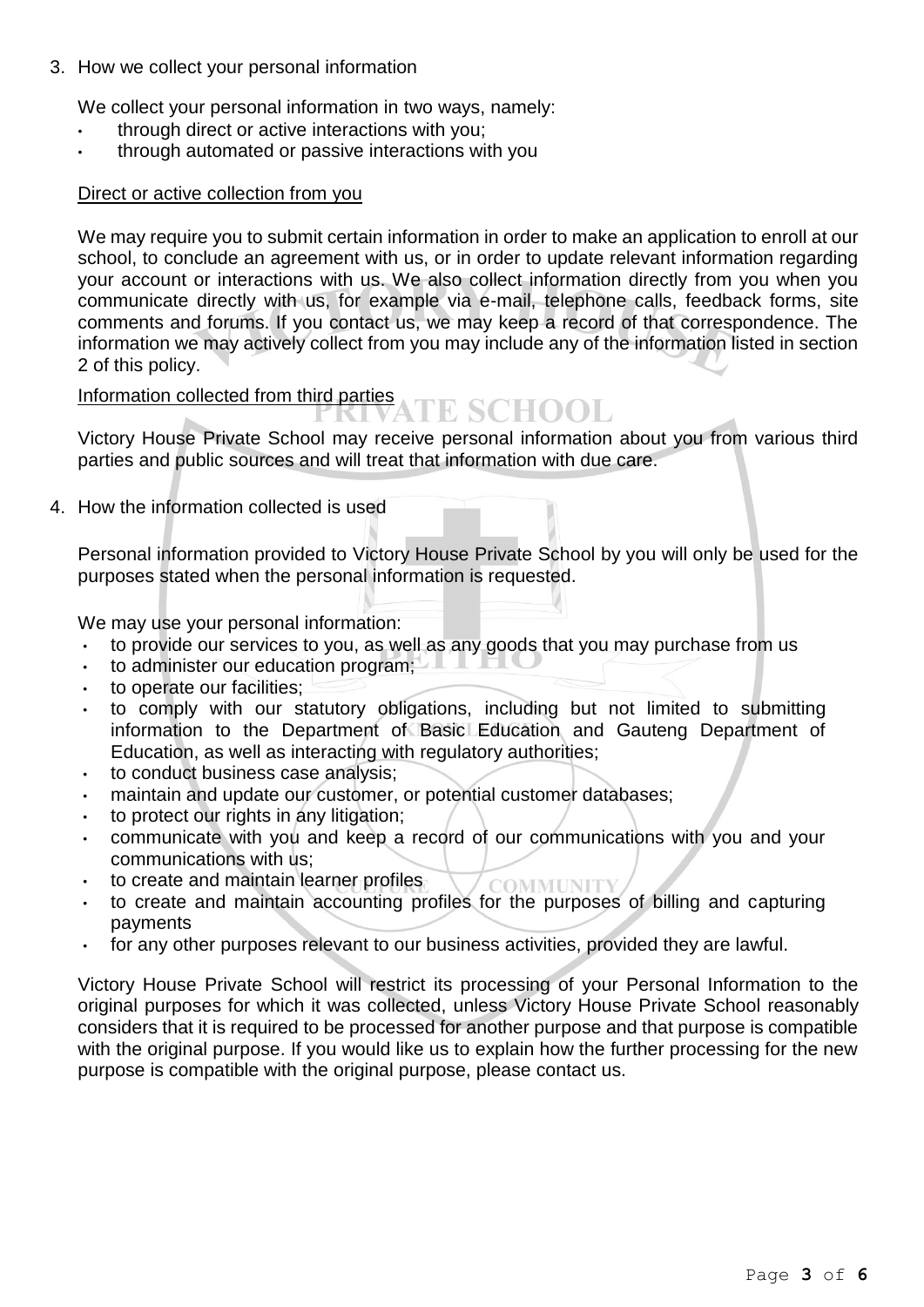5. Sharing of your personal information

We will not intentionally disclose, for commercial gain or otherwise, your Personal Information other than as set out in this policy or without your permission.

Victory House Private School may share your Personal Information under the following circumstances:

- to our employees, if and to the extent that they need to know the information in order to provide the services for us or to us for which they have been appointed.
- in order to enforce or apply any other contract between you and us;
- in order to protect our rights, property or safety or that of our customers, employees and prospective employees, contractors, candidates and prospective candidates, suppliers, service providers, agents and any other third party;
- in order to mitigate any actual or reasonably perceived risk to us, our customers, employees and prospective employees, contractors, candidates and prospective candidates, agents or any other third party; and
- to a 3 rd party collections agency in order to enforce our right to receive debts owed to us.
- to governmental agencies, exchanges and other regulatory or self-regulatory bodies if required to do so by law or if we reasonably believe that such action is necessary to: o comply with the law or any legal process;

o protect and defend the rights, property or safety of Victory House Private School, or our customers, employees and prospective employees, contractors, candidates and prospective candidates, suppliers, service providers, agents or any third party;

o detect, prevent or deal with actual or alleged fraud, security or technical issues or the abuse, misuse or unauthorized use of the Website and/or contravention of this policy; and

o protect the rights, property or safety of members of the public. If you provide false or deceptive information about yourself or misrepresent yourself as being someone else, we may proactively disclose such information to the appropriate regulatory bodies and/or commercial entities.

### **KNOWLEDGE**

6. How we store information collected

Personal information is held only as long as is necessary to provide the services to you or as may be required in terms of legislation (including prescription periods), business requirements and whichever period is the longest. The details of this is available on request to the Victory House Private School Information Officer. **COMMUNITY** 

Personal information that you provide to us will be stored electronically on our servers, as well as in hard copy format, with reasonable organisation and technical safeguards in place to protect this personal information.

We may keep and process some or all of your personal information if and for as long as:

- we are required or permitted by law or a contract with you to keep it;
- we reasonably need it for lawful purposes related to our functions and activities;
- we reasonably need it for evidentiary purposes; or
- you agree to us keeping it for a specified further period.

To determine the appropriate retention period for personal information, Victory House Private School will consider, among other things, the quantity, nature and sensitivity of the personal information, the potential risk of harm from unauthorised use or disclosure of your personal information, the purposes for which we process your personal information and whether we can achieve those purposes through other means. Victory House Private School will always comply with applicable legal, regulatory, tax, accounting or other requirements as they pertain to the retention of personal information.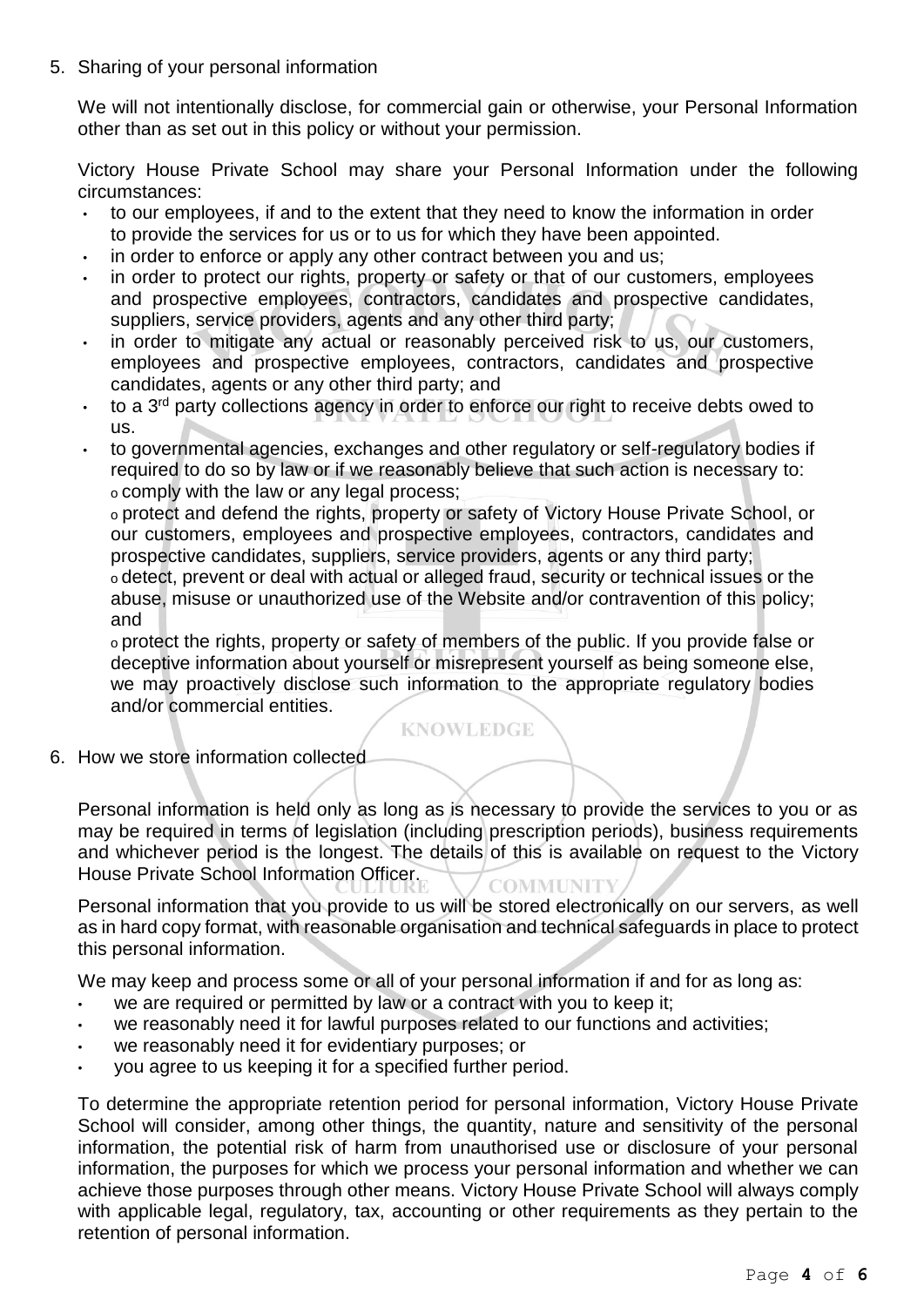7. Quality and protection of your information

We make every effort to keep the personal information we hold updated, complete and accurate. It is your duty to provide Victory House Private School with your most up to date personal information and you can do so in the following way[s:](mailto:contact@advtech.co.za)

Victory House Private School strives to ensure the security of personal information we hold by taking reasonable measures to prevent destruction, unlawful access and loss of personal information. Any compromise of data integrity or confidentiality will be reported to you.

Even by taking the above measures when processing personal information, we do not guarantee that your personal information is 100% secure.

Please contact us by email at the following email address (info@victoryhouse.co.za) if you:

- Require access to any of your personal information we have on our database; or
- Wish to notify us of any change, modification or correction; or
- Would like to have your personal information removed from our records.

**CULTURE** 

We will require suitable proof of identity from you before we can action any of the above requests.

8. Access to information

The Promotion of Access to Information Act, 2000 gives you the right to access information held about you.

9. You give up some of your rights

You agree that where the law requires us to make you aware of something (to inform or notify you) or to do something else, we do not have to do this. This only applies as far as the law allows<br>this this.

PEITHO

For example, sometimes the law says that we have a duty to make you aware of some information or other matters, unless you agree that we do not need to do these things (this is called a waiver of rights). Because you agree to this, we will not have this duty anymore and will not need to make you aware of the information or other matters.

#### 10.Your rights

Please note that, under certain circumstances, you may have rights under data protection laws in relation to your personal information. You may have the right to:

**COMMUNITY** 

- Request access to your personal information (commonly known as a "data subject' access request"). This enables you to receive a copy of the personal information that Victory House Private School has about you. We may refuse your request for access or disclosure of your personal information if any of the grounds permitted in law applies. Furthermore, we can and will only action a request for a learners' academic data after the official release date of the aforementioned data.
- Request correction of the personal information that we hold about you. This enables you to ensure that any incomplete or inaccurate data that Victory House Private School holds about you is corrected. To exercise this right, you should contact us via email and inform us that your data is incomplete and/or inaccurate. You will need to point out what you believe is inaccurate or incomplete and explain to us how we should correct or complete it as well as provide us with the evidence of inaccuracies where available. On receipt of